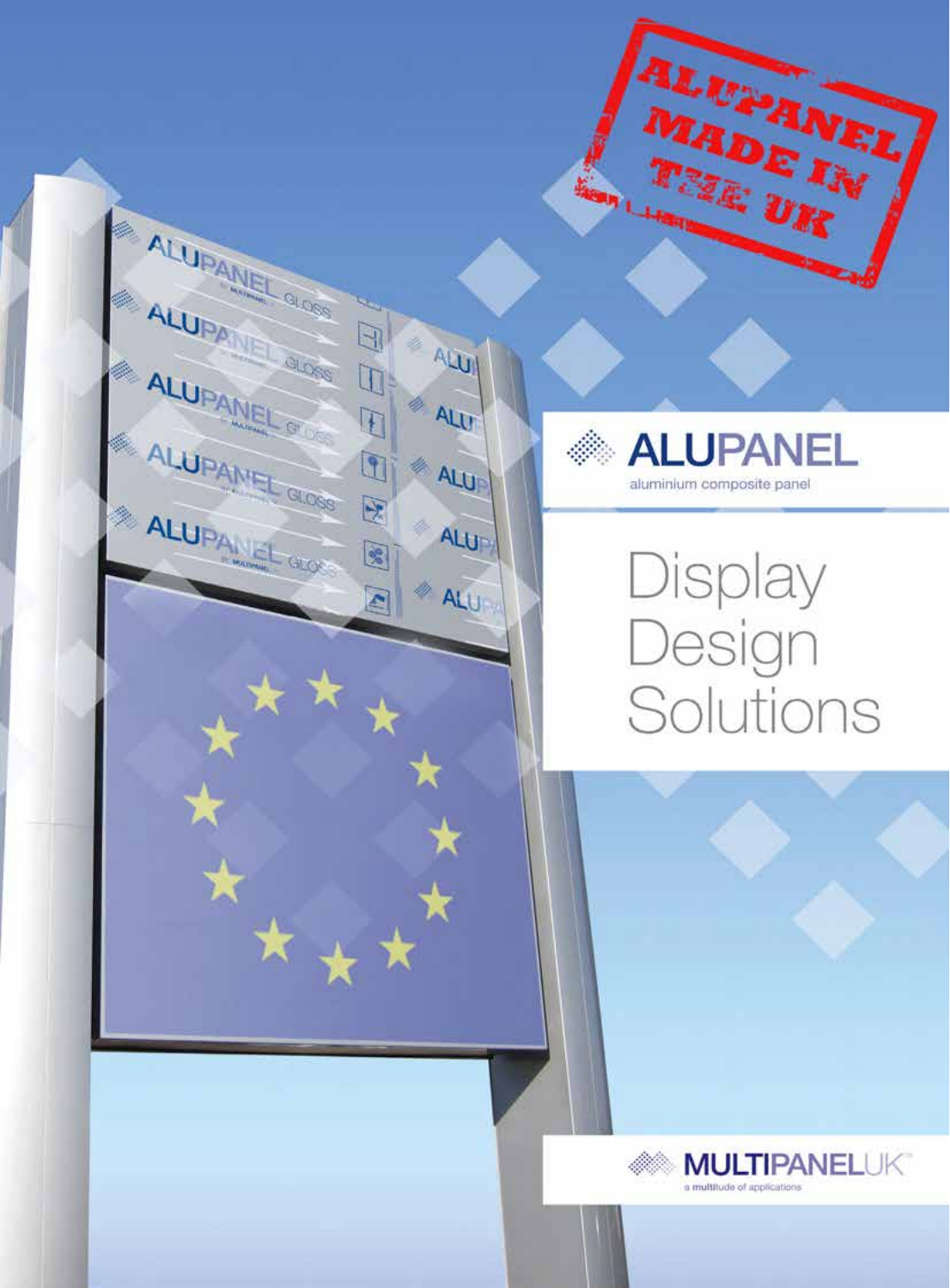

With a multi-million pound production facility in England, Multipanel UK is the only company to manufacture Aluminium Composite Panels in the UK

# A variety of products with a multitude of applications



The number one choice for fabrication **Perfect for architectural cladding** 









Lightweight digital print panel Reduced weight panel ideal for flat application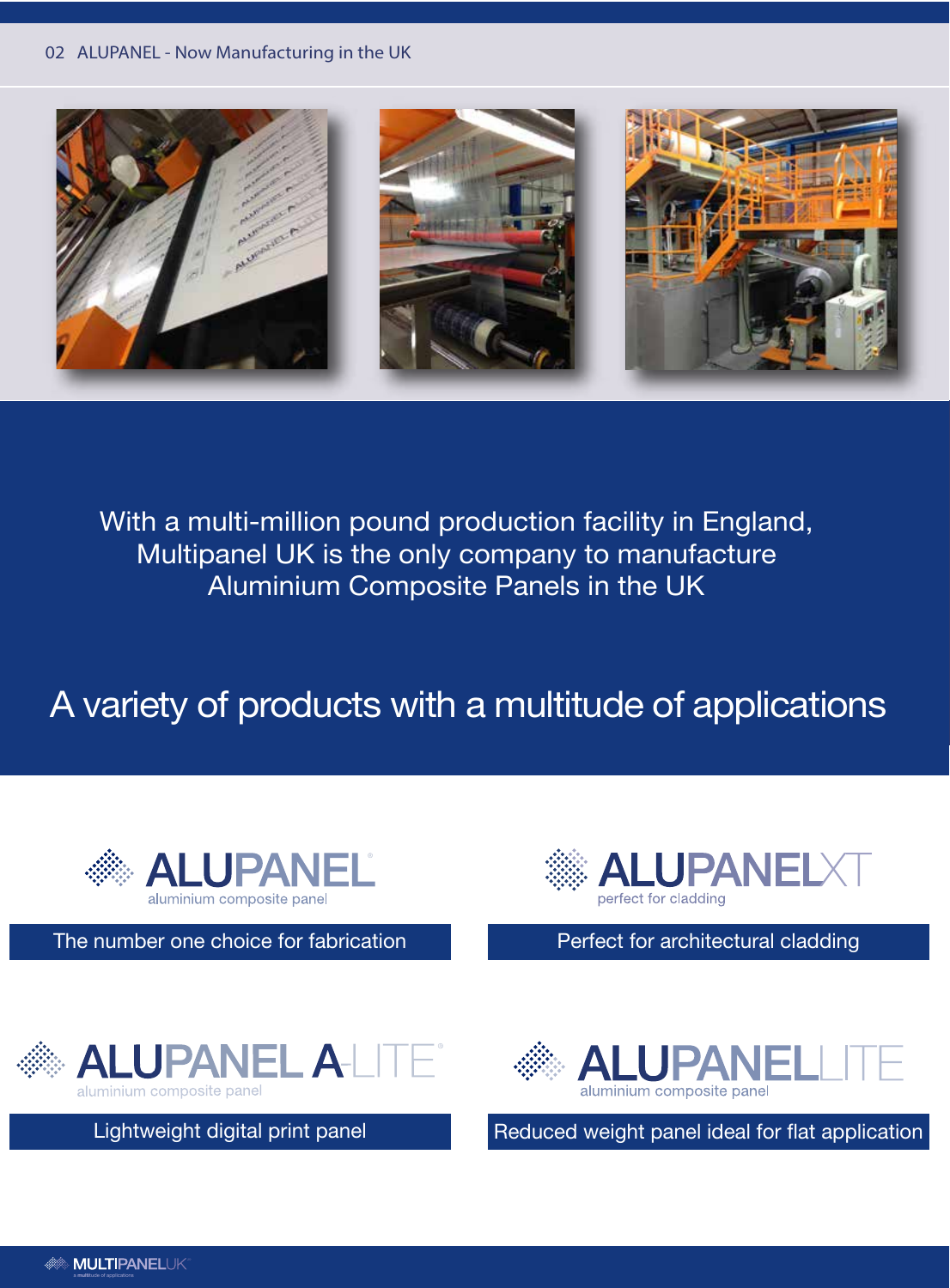

| Introduction to ALUPANEL     | 3              |
|------------------------------|----------------|
| Why use ALUPANEL?            | $\overline{4}$ |
| <b>ALUPANEL Applications</b> | $5 - 7$        |
| <b>Product Composition</b>   | 8              |
| <b>Processing Techniques</b> | $9 - 11$       |
| <b>Technical Details</b>     | 12             |
| <b>General Information</b>   | 13             |
| <b>Storage and Handling</b>  | 14             |
| <b>Standard Color Chart</b>  | 15             |

ALUPANEL - An internationally recognised product providing pioneering solutions to the Sign, Advertising and Construction markets.

In a highly crowded business environment it is vital to get noticed. From eye catching signage, innovative point of sale displays to highly effective wayfinding solutions, there is only one all round solution – ALUPANEL.

3 sheets, sandwiching a Polyethylene core. A premium quality composite panel, ALUPANEL features two 0.30mm Aluminium Available in one of the widest colour ranges on the market, all standard PE colours come with a 5 year guarantee for internal and external applications\*.

Please see application pages for more details.

\*Brushed and Mirror finished have a 5 year guarantee for INTERNAL application only.

# A selection of the many applications for ALUPANEL:

- Sign Making and Out of Home Media
- **Shop Fitting and Design**
- Manufacture of Point of Sale Displays
- **Exhibition Stand Designs**
- Wayfinding Solutions
- Partitioning, Wall Linings and Suspended Ceilings
- Industrial Applications

Make ALUPANEL your Display Design Solution.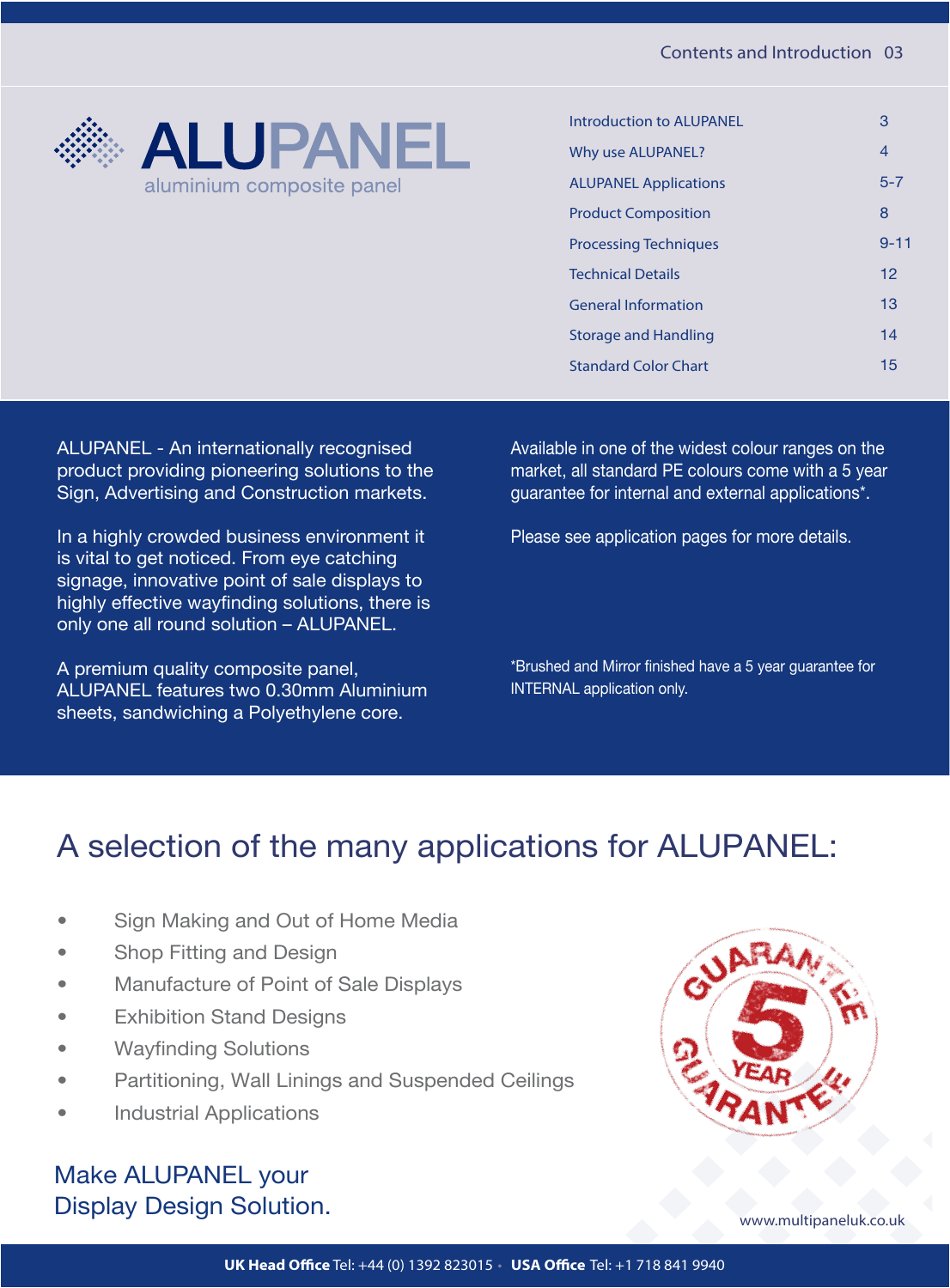# **SEALUPANEL** 10 Reasons to Use ALUPANEL

| Incredibly rigid with an impressive<br>weight advantage    | High UV Resistance**<br>$\overline{4}$                       | One of the largest colour ranges<br>8<br>on the market, available globally             |
|------------------------------------------------------------|--------------------------------------------------------------|----------------------------------------------------------------------------------------|
| Dimensionally Stable.<br>$\overline{2}$                    | 5 Year product guarantee***<br>5 <sup>1</sup>                | $\overline{9}$<br>Suitable for digital printing,                                       |
| Minimal expansion and<br>contraction rates*                | Incredibly flat, smooth surface<br>6                         | screen printing, vinyl application<br>and painting                                     |
| High quality, fully certified product.<br>3                | Simple to cut, router,<br><sup>7</sup><br>fold and bend!     | The most competitively priced,<br>10 <sup>°</sup><br>high quality ACP on<br>the market |
| * Please see technical specification for contraction rates | ** Please refer to Installation Guidelines for UV Resistance | *** Internal guarantee only for Mirror/Brushed finishes                                |
| $\lambda$ $\sim$ $\sim$ $\pm$<br>$\sim$                    |                                                              |                                                                                        |

# Weight vs Rigidity

### **ALUPANEL is light!**

At equal rigidity of the materials shown, ALUPANEL is the lightest per M2!

|                   | <b>Rigidity</b> | Weight kg/m2      |                         |                          |
|-------------------|-----------------|-------------------|-------------------------|--------------------------|
| 3 <sub>mm</sub>   |                 | <b>ALUPANEL</b>   |                         | $3.8$ kg/m <sup>2</sup>  |
| 2.4 <sub>mm</sub> |                 | Aluminium         |                         | $6.5$ kg/m <sup>2</sup>  |
| 11.1mm            |                 | <b>Foamed PVC</b> |                         | $5.6$ kg/m <sup>2</sup>  |
| 1.7 <sub>mm</sub> |                 |                   | <b>Steel</b>            | $13.3$ kg/m <sup>2</sup> |
| 6.8mm             |                 |                   | <b>Acrylic Material</b> | $8.2$ kg/m <sup>2</sup>  |
|                   |                 |                   |                         |                          |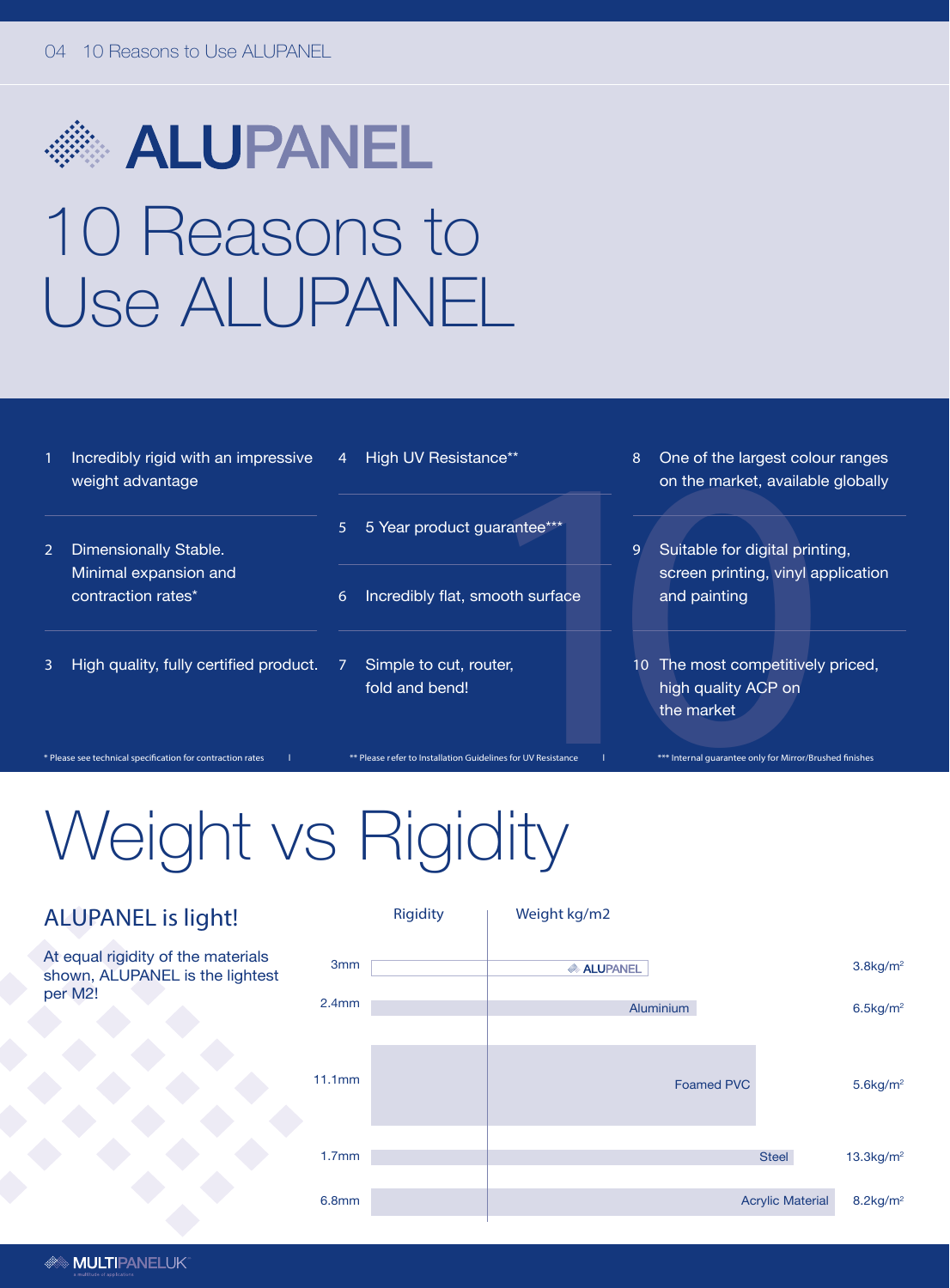# Sign Making and Shop Fitting

## **Sign Making + Out of Home Media**

**Sign Making +**<br> **Out of Home Media**<br>
Due to the outstanding flatness<br>
and formability of ALUPANEL,<br>
it lends itself extremely well to the<br>
manufacture of signs. Direct dig<br>
print and vinyl application will be<br>
adhere bril and formability of ALUPANEL, it lends itself extremely well to the manufacture of signs. Direct digital print and vinyl application will both adhere brilliantly to the panel due to it's extreme smoothness and high quality PE paint finish. This also makes it perfect for the more traditional screen printing and hand painting methods.

*\*MOQ applies to colour matching*

With one of the highest gloss levels in the industry, ALUPANEL exudes quality in every aspect.

The availability of a wide range of colours and special finishes, as standard, increases the possibilities of corporate colour matching, but it doesn't end there! We can match almost any RAL or Pantone Colour\*, to create perfect colour matched panels, just contact your local Sales Manager or Distributor for more information.



### **Shop Fitting**

ALUPANEL is the ideal solution for creating cost effective, quality finishes for offices, shops and professional retail environments.

The ability to machine, form and cut ALUPANEL provides almost endless solutions and possibilities to the shop fitting market. ALUPANEL can even be cut on site, without the requirement of heavy machinery – saving time and cost during installation.

Perfect for reception areas and counter tops, cubicles and partitioning, wall linings, cladding, feature bulkheads and even kitchen splash backs (due to its hygiene properties).



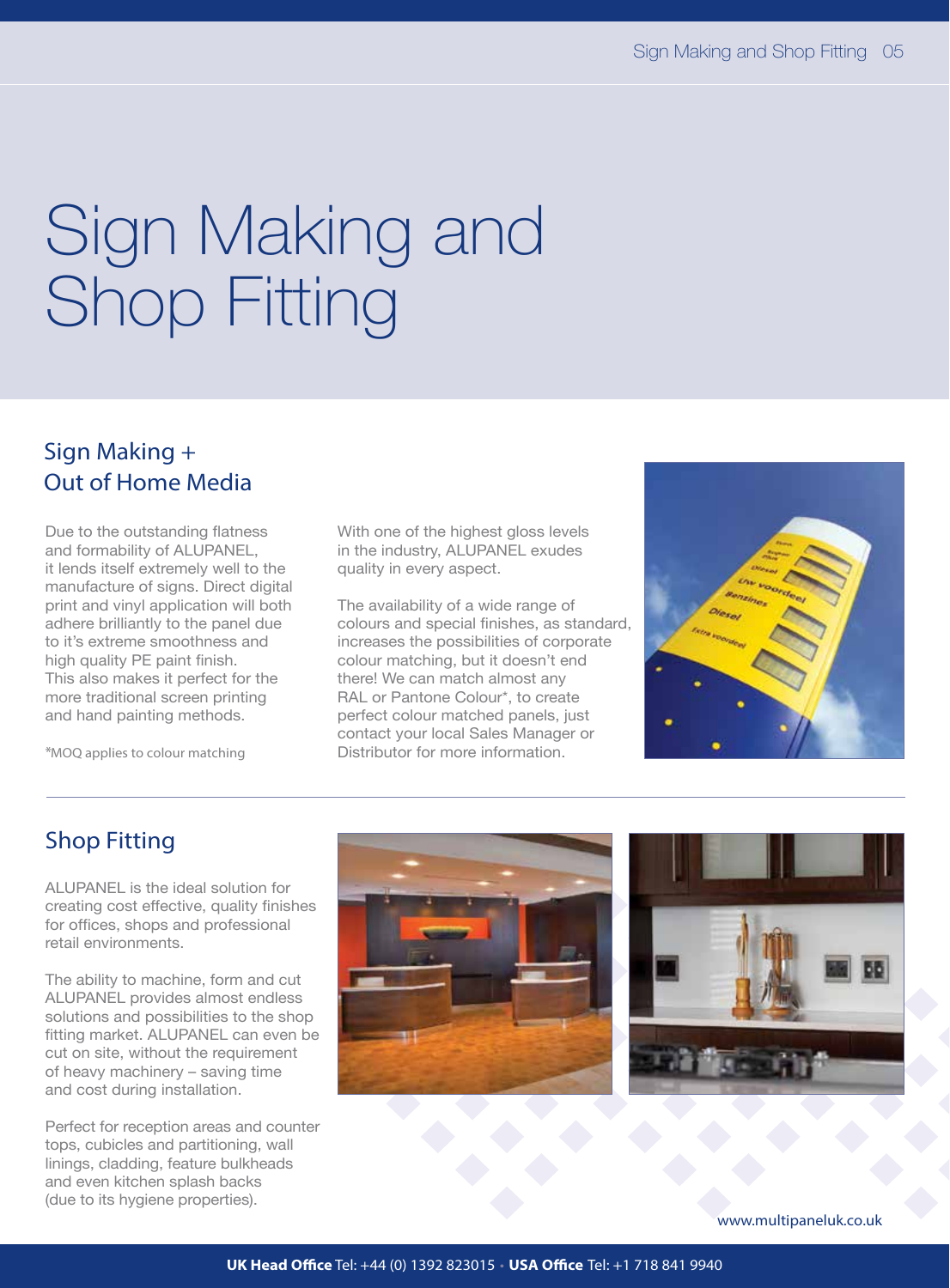# **ALUPANEL** Internal Partitioning and POS

## **Internal Partitioning**

ALUPANEL can be used for office partitioning, creating high quality temporary or permanent partitions, in many colours and finishes.

Our interior aluminium cladding system allows easy on site construction of partitioning, and is available as a complete system. Please contact your local Sales Manager or Distributor for more information on our cladding systems.





# **Point of Sale Displays**

The unique qualities and range of finishes means ALUPANEL is an ideal solution for quality POS display manufacture.

The sign manufacturing capability, described overleaf, combined with the lightweight nature of the product and the ease of machining and forming, means that this is an excellent product for this application.

![](_page_5_Picture_10.jpeg)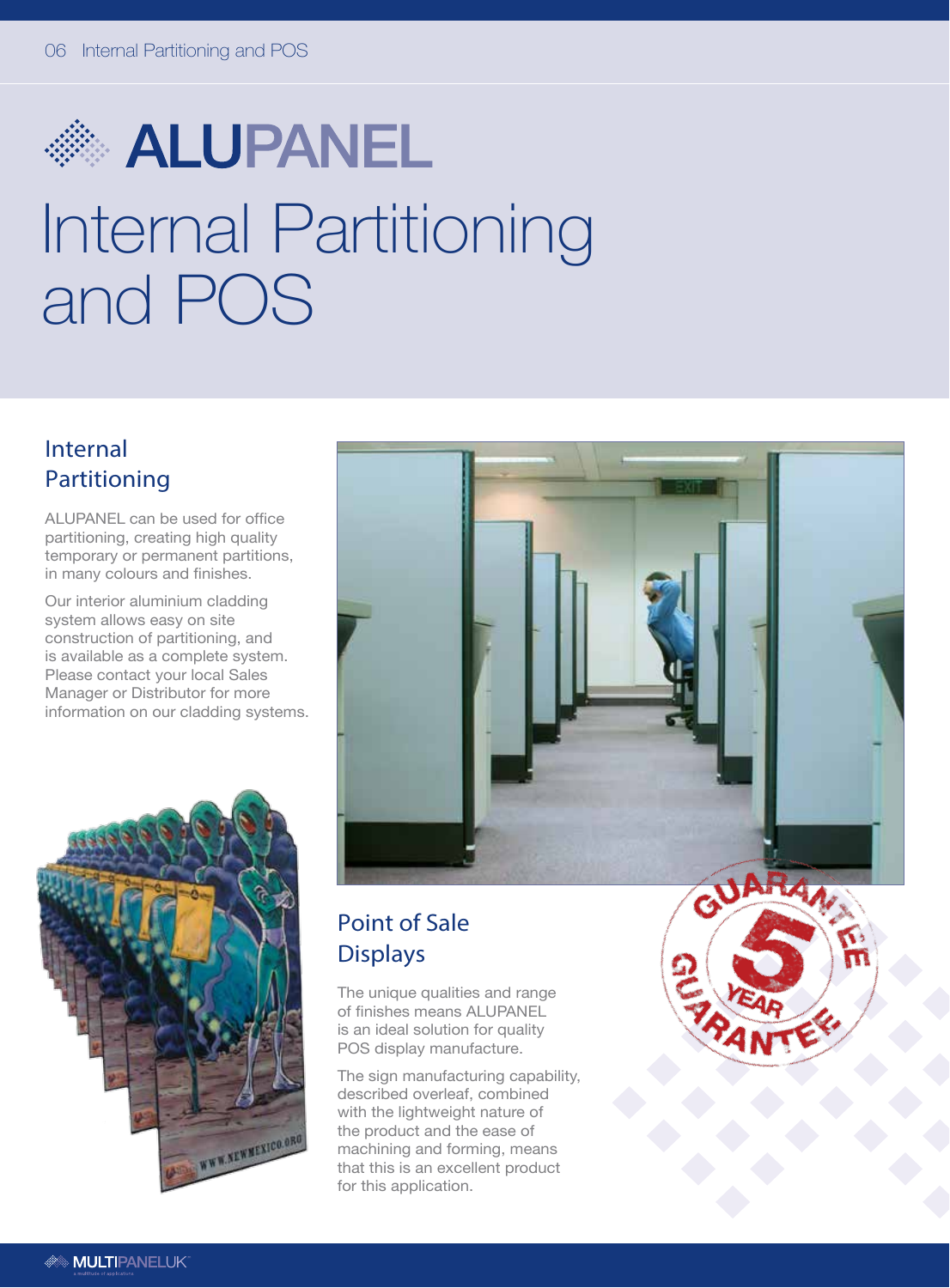# Exhibition Stands and Industrial Applications

# **Transport and Industrial Applications**

ALUPANEL is commonly used in Transport and Industrial applications, from wall linings in trains and buses, to internal and external linings of articulated and commercial vehicles. It is also widely used in flooring.

![](_page_6_Picture_4.jpeg)

![](_page_6_Picture_5.jpeg)

### **Exhibition Stand Design**

At Exhibition and Trade fairs, it is an even greater challenge to stand out from the crowd of large, innovative exhibition stands. ALUPANEL gives you the unique opportunity to do just this, with a panel that will create a solid and hard wearing structure, that can be moved from location to location.

With plenty of colours and finishes available and the potential to create outstanding 3D structures, ALUPANEL will be sure to get you noticed.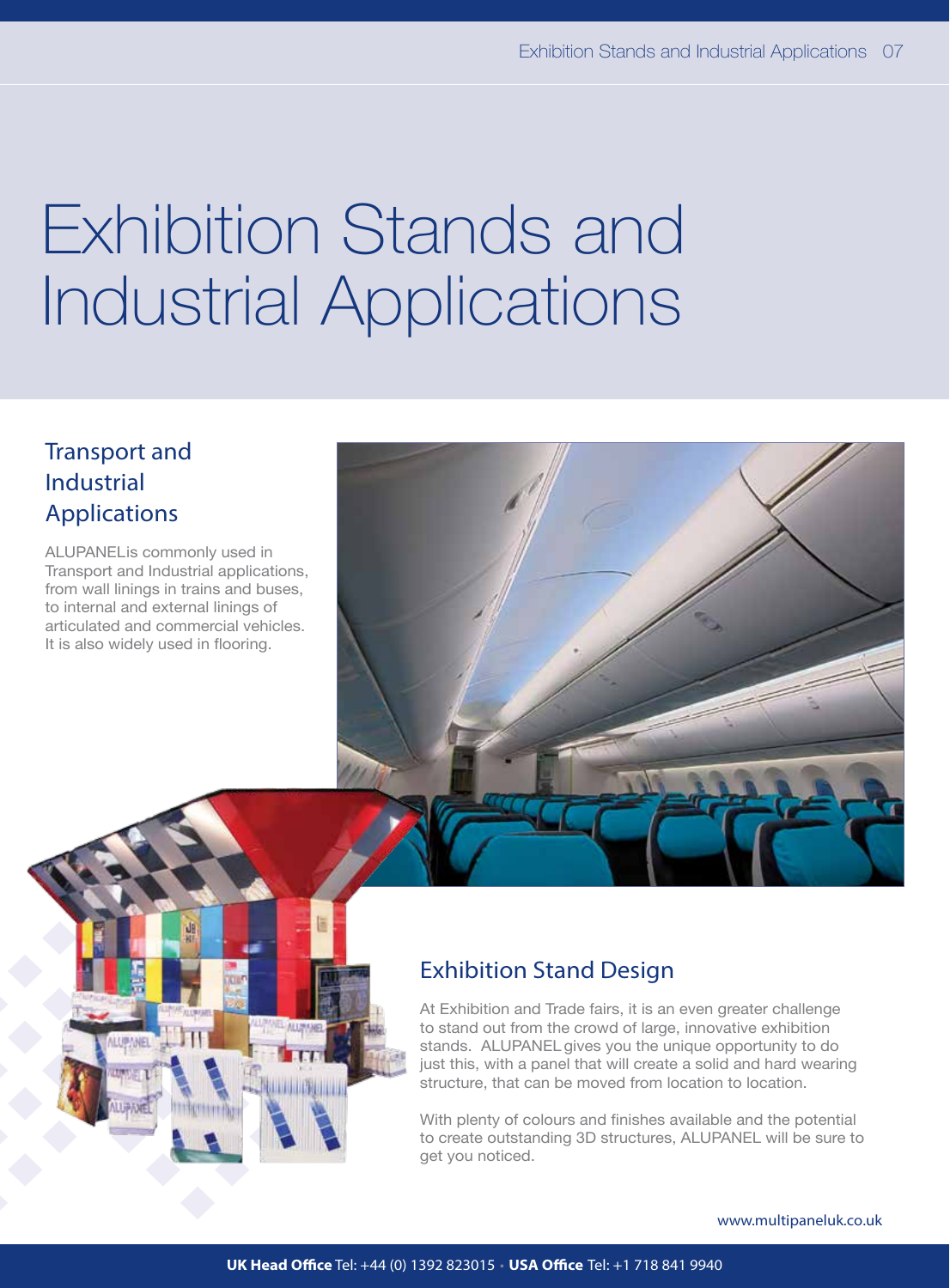# **ALUPANEL** Product Composition

# **ALUPANEL® can revolutionise traditional signwriting!**

![](_page_7_Figure_3.jpeg)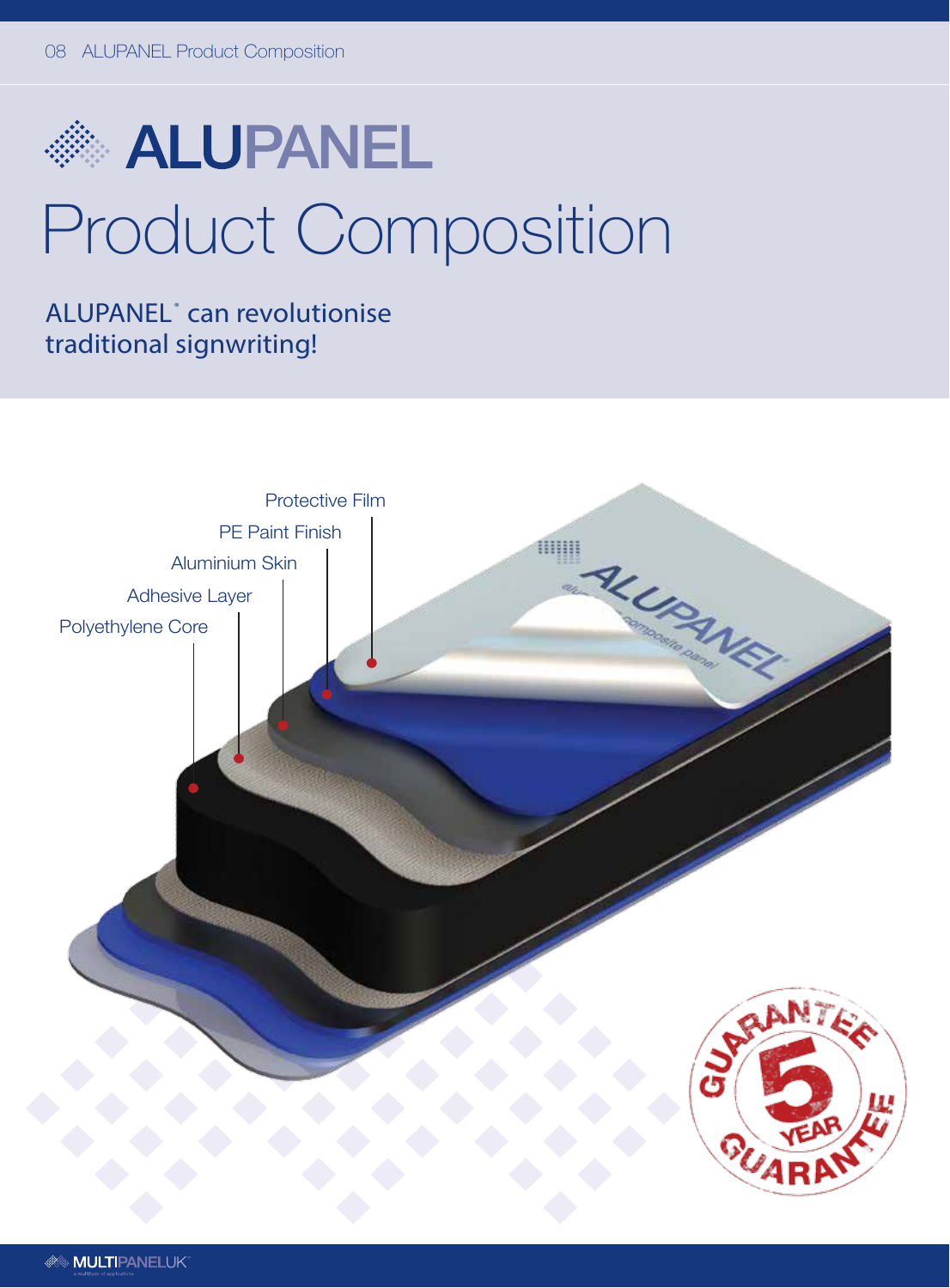# Processing Techniques One

**Sawing and Cutting**

![](_page_8_Picture_3.jpeg)

Circular Saw: Trapezoidal / Flat tooth blade. Flat teeth chamfered at 45˚, Carbide tipped.

Saw blade diameter: 300mm

Number of teeth: 72 for cutting up to 5 panels 96 for single cuts avoiding burrs

Saw blade diameter: 250mm

#### Number of teeth:

60 for cutting up to 5 panels 80 for single cuts avoiding burrs,

Tooth Thickness: 3.2mm Clearance Angle: 15° Rake Angle: 10° positive

# **Hot Air Welding**

![](_page_8_Picture_12.jpeg)

A polyethylene welding rod is available for use with an electric hot air welding set.

### **Bending with a Panel Folder**

![](_page_8_Picture_15.jpeg)

Use a folding table. Min inside radius **r**=**40**x**t** (**t**=panel thickness)

### **Routing**

![](_page_8_Picture_18.jpeg)

ALUPANEL can easily be folded by hand if a "V" shaped groove is milled on the rear of the panel. This can be done using a conventional router (available from your local DIY store) or CNC milling machine. A minimum of 0.30mm Polyethylene should be left on the back layer when routing to avoid sharp corners or paint chipping.

Sharp tools must be used in order to avoid damaging the edge of the material.

Cutting Speed: 3000 - 5000 m/min

Feed Speed: 25 - 30 m/min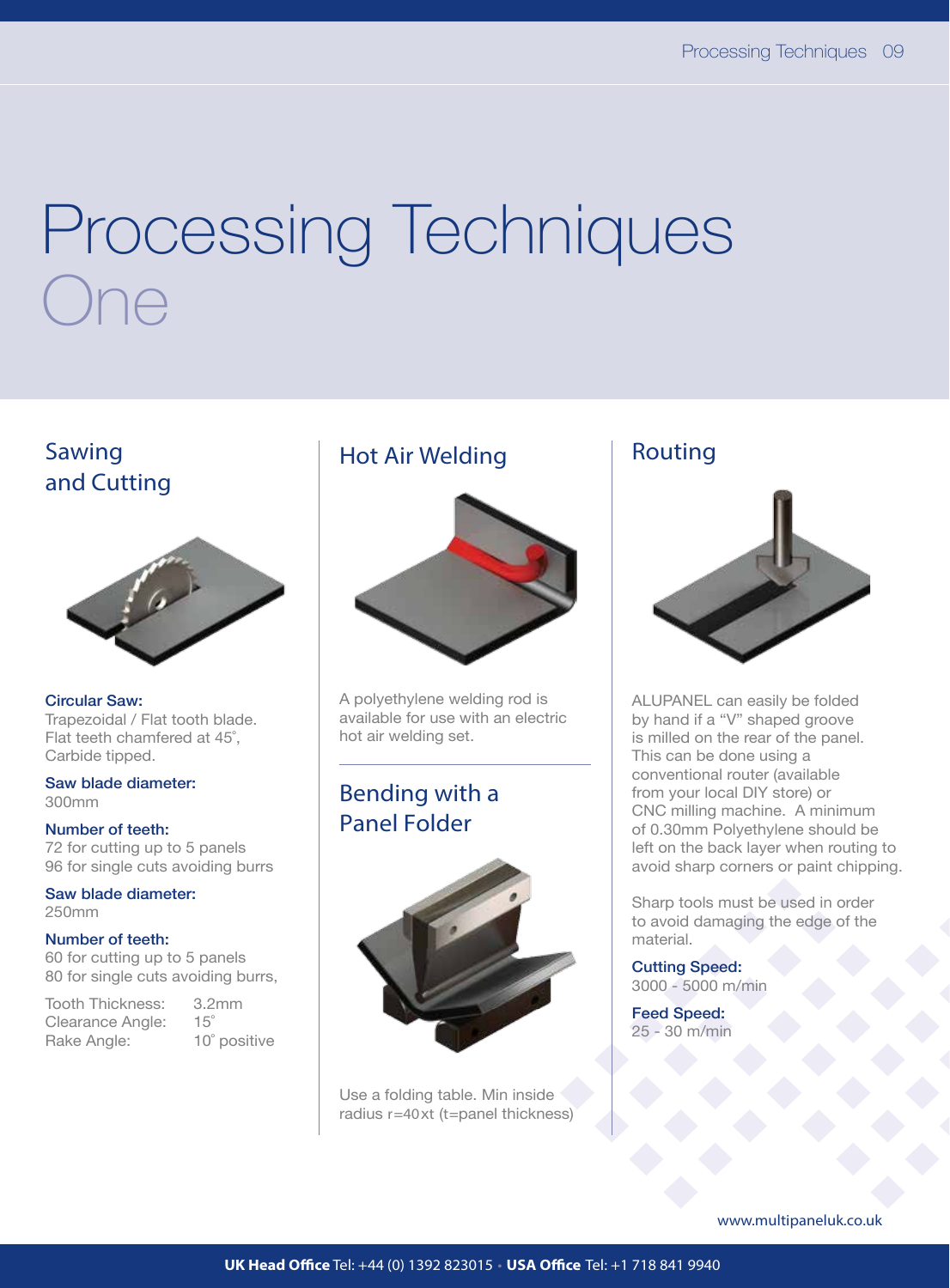# **SEALUPANEL** Processing Techniques Two

**Bending with a 3** Shearing **Drilling roller panel bender**

![](_page_9_Picture_3.jpeg)

3-Roller panel bender is recommended for bending large internal diameters.

# **Clamping and Bolting**

![](_page_9_Picture_6.jpeg)

3mm & 4mm ALUPANEL can be clamped with a serrated corner joint and butt sections. When bolting, e=2D is the formula to use to calculate the distance of fixing to the end of the panel. For external use please refer to our Thermal Expansion document

### **Shearing**

![](_page_9_Picture_9.jpeg)

Use a standard guillotine for this purpose.

Ensure the top cover sheet is inserted properly.

# **Spray Painting and Coating**

![](_page_9_Picture_13.jpeg)

Standard air drying painting acrylic or two part polyurethane coatings are suitable.

![](_page_9_Picture_16.jpeg)

ALUPANEL is easily drilled - For best results, use drill bits specifically designed for drilling aluminium and plastic. For large holes, a drill bit with a locating point is required.

#### Cutting angle:

100˚ - 140˚ Helix angle : 30˚ - 50˚ Cutting Speed: 50 - 300 m/min Feed Speed: 0.02 - 0.5mm / Revolution Hole Size: Screw width + 2mm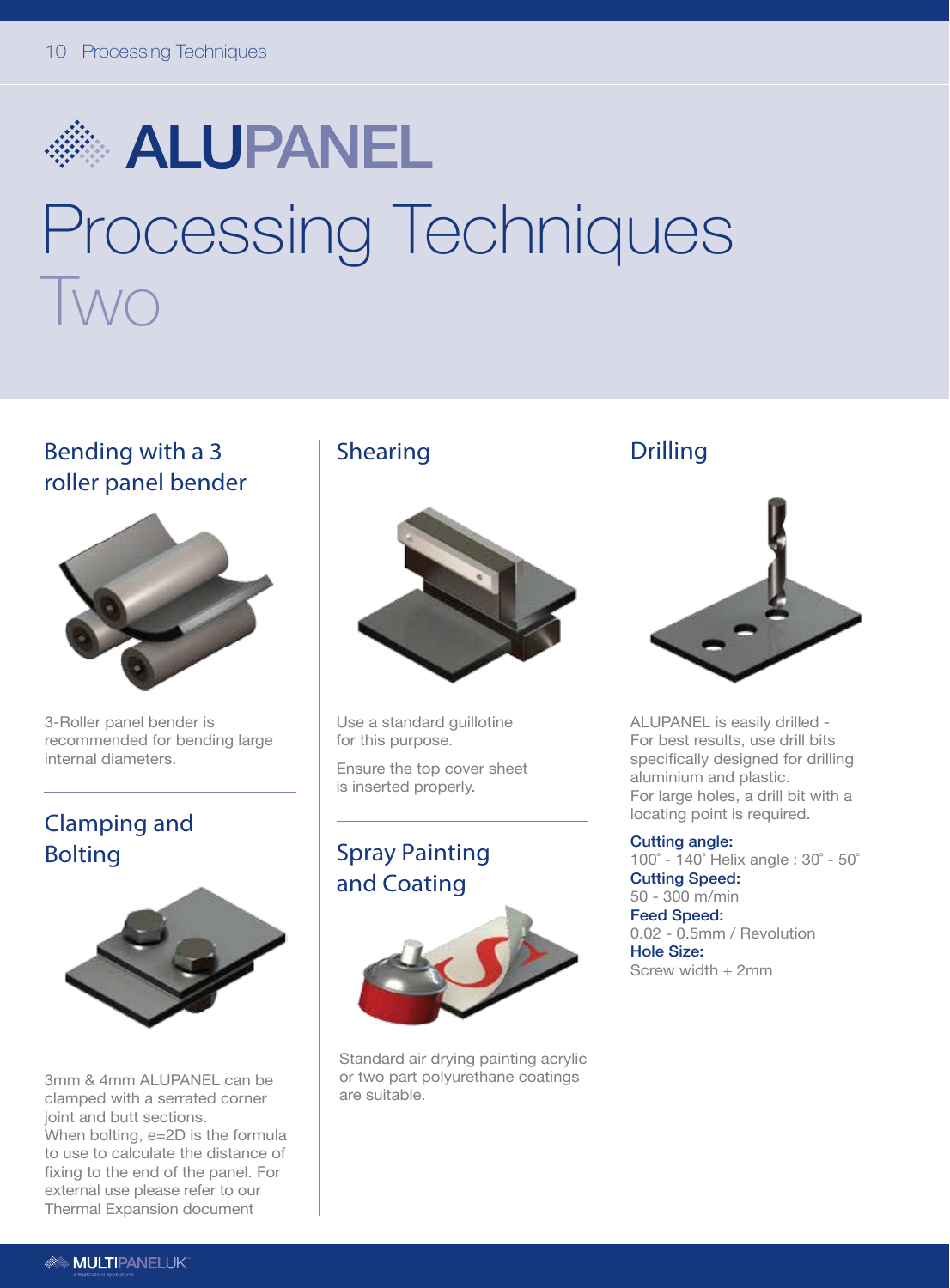# Processing Techniques Three

### **Riveting**

![](_page_10_Picture_3.jpeg)

ALUPANEL can be riveted with standard equipment using rivets or blind rivets. For external use please refer to our Thermal Expansion document (available from your local Sales Manager/Distributor). Hole  $Size = River$  Width  $+2mm$ 

# **Folding**

![](_page_10_Picture_6.jpeg)

ALUPANEL can easily be folded by slotting or routing a groove on the rear of the product, as described in the slotting and routing section.

# **Digital and Screen Printing**

ALUPANEL is perfect for Digital and Screen Printing due to its outstanding flatness. Please pretest a small patch to ensure ink suitability. Once protective film has been removed, the panel is ready for printing. Panels must be clean and free from grease.

# **Vinyl Application**

Ensure panels are clean and free from grease. The smooth, flat surface combined with the dimensional stability ensures a long lasting finish. Vinyl can be applied either wet or dry.

# **Laminating**

ALUPANEL can be laminated using a specialist machine, or by hand. The quality of the PE finish ensures a strong bond between the panel and laminating material. Panels must be clean and free from grease.

# **Punching**

Use a steel band tool on a punching base for 2mm and 3mm thickness. Conventional punching machines are ideal for this process.

# **Gluing**

Use standard metal/aluminium adhesives. Avoid contact with the Polyethylene Core as some adhesives will attack it. Double sided tape designed for use with metal/aluminium can also be used. Please refer to our Thermal Expansion document.

# **Smoothing Edges**

After cutting ALUPANEL, any rough edges may be removed using a file with a rasp like effect. Always file along the length of the cut edge.

# **Thermal Expansion**

Before use, please refer to our Thermal Expansion document which details recommendations and instructions for panels that will be subject to temperature fluctuations.

# **Directional Finish**

ALUPANEL has a directional finish (indicated by the arrows on the protective film) and must always be installed in the same direction.

*Please refer to our installation/fabrication manual before undertaking any of the above techniques.*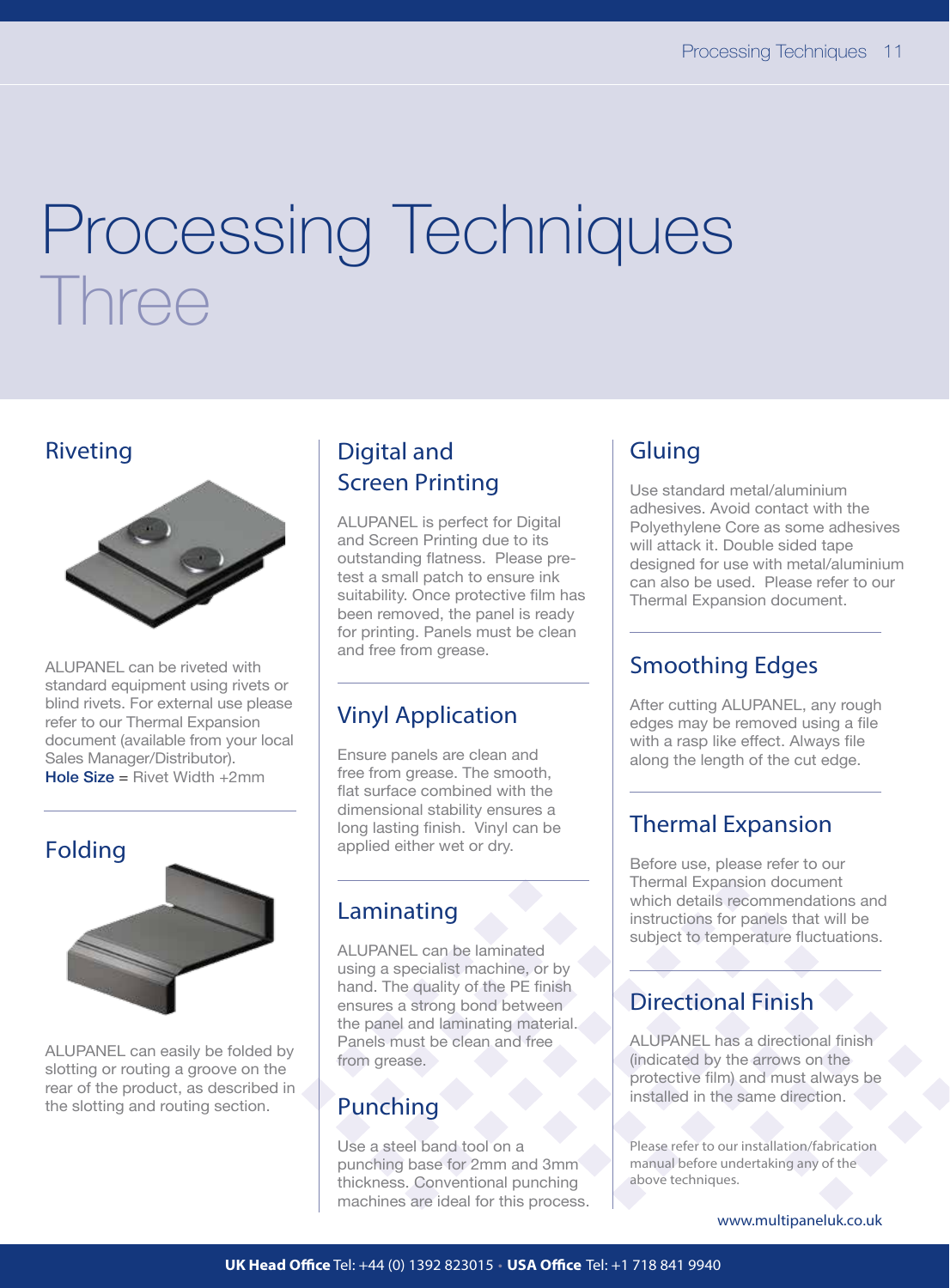![](_page_11_Picture_1.jpeg)

# Technical Details

| <b>Panel Dimensions</b>       |                      |                                                      |                      |     |                      |
|-------------------------------|----------------------|------------------------------------------------------|----------------------|-----|----------------------|
| Panel Thickness (mm)          | $\overline{2}$       | 3                                                    | $\overline{4}$       | 6   | 8                    |
| Aluminium Skin Thickness (mm) | 0.30<br>0.40         |                                                      |                      |     |                      |
| Weight (Kg/m2)                | 2.9                  | 3.8                                                  | 4.75                 | 6.6 | 8.79                 |
| Standard Sizes (mm)           |                      |                                                      |                      |     |                      |
| 1000 x 2440                   | $\frac{1}{\sqrt{2}}$ | $\frac{\partial \mathcal{L}}{\partial \mathbf{r}^*}$ |                      |     |                      |
| 1000 x 3050                   | $\frac{1}{N}$        | A.                                                   |                      |     |                      |
| 1220 x 2440                   | $\rightarrow$        |                                                      | $\frac{1}{\sqrt{2}}$ | *   | $\frac{1}{N}$        |
| 1220 x 3050                   |                      |                                                      |                      |     | $\frac{1}{\sqrt{2}}$ |
| 1500 x 3050                   | $\frac{1}{\sqrt{2}}$ | A.                                                   | ⋇                    |     |                      |
| 1500 x 4050                   |                      |                                                      |                      |     |                      |
| 2000 x 3050                   |                      | A.                                                   | A.                   |     |                      |
| 2000 x 4050                   |                      | $\frac{\partial \mathcal{L}}{\partial \mathbf{r}^*}$ |                      |     |                      |
|                               |                      |                                                      |                      |     |                      |
|                               |                      |                                                      |                      |     |                      |
| Dimensional Tolerances        |                      |                                                      |                      |     |                      |

| Dimensional Tolerances |                                |
|------------------------|--------------------------------|
| Thickness (mm)         | $-0 + 0.2$                     |
| Width (mm)             | $+2$                           |
| Length (mm)            | $+3$                           |
| Diagonal (mm)          | $+5$                           |
| Thermal Expansion      | 2.4mm/m @100°C Temp Difference |
| Aluminium Thickness    | As specified in EN485-4        |

| <b>Surface Properties</b>             |                                                             |
|---------------------------------------|-------------------------------------------------------------|
| Paint Thickness (micron)              | 20                                                          |
| <b>Pencil Hardness</b>                | 2H                                                          |
| <b>Toughness of Coating</b>           | 3T                                                          |
| Temperature Resistance                | $-50^{\circ}$ C to $+90^{\circ}$ C                          |
| Impact Strength (Kg/cm <sup>2</sup> ) | 50                                                          |
| <b>Boiling Water Resistance</b>       | Boiling for 2hrs without change                             |
| Acid Resistance                       | Surface immersed in 2% HC1 for 24hrs without change         |
| Alkali Resistance                     | Surface immersed in 2% NaHO for 24hrs without change        |
| Oil Resistance                        | Surface immersed in 20# engine oil for 24hrs without change |
| Solvent Resistance                    | Cleaned 100 times with Dimethylbenzene without change       |
| <b>Cleaning Resistance</b>            | >1000 times without change                                  |
| Peel Strength 180°                    | >5 Newton/mm                                                |

| <b>Product Properties</b>            |                            |        |        |        |        |  |
|--------------------------------------|----------------------------|--------|--------|--------|--------|--|
| Sound Absorption NRC                 | 0.05                       |        |        |        |        |  |
| Sound Attenuation Rw db              | 23<br>25<br>27<br>24<br>26 |        |        |        |        |  |
| Water Absorption % by Volume         | 0.01                       |        |        |        |        |  |
| Thermal Performance R Values         | 0.0047                     | 0.0080 | 0.0113 | 0.0180 | 0.0246 |  |
| Core Composition                     | LDPE                       |        |        |        |        |  |
| Fire Performance                     | Class 1 BS476 PT7          |        |        |        |        |  |
|                                      | Class 0 BS476 PT6          |        |        |        |        |  |
| Tensile Strength of Aluminium Layers | 149MPa                     |        |        |        |        |  |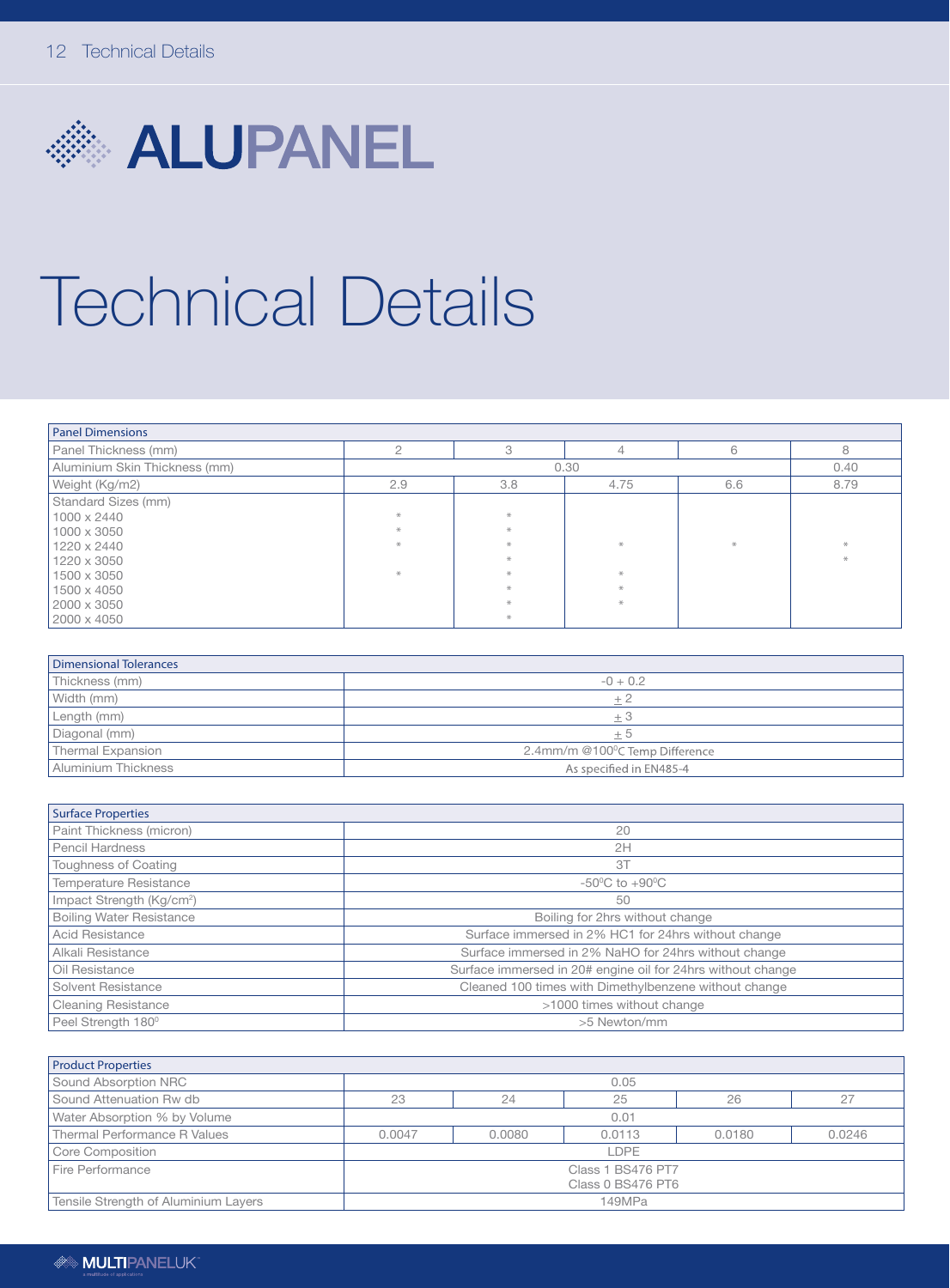# General Information

# **Certificates:**

| <b>CERTIFICATE NUMBER</b> | <b>TESTING ORGANISATION</b>  |
|---------------------------|------------------------------|
| 02515Q20082R4M            | QMS                          |
| 04110E20070R0M            | EIC                          |
| AU09114039-1 (R1)         | Intertek                     |
| AU09114039-1 (R1)         | Intertek                     |
| TC07/090020               | <b>UKTC</b>                  |
| AU09114039-1 (R1)         | Intertek                     |
| AU09114039-1 (R1)         | Intertek                     |
| AU09114039-1 (R1)         | Intertek                     |
| AU09114039-1 (R1)         | Intertek                     |
| AU09114039-1 (R1)         | Intertek                     |
| AU09114039-1 (R1)         | Intertek                     |
| AU09114039-1 (R1)         | Intertek                     |
| AU09114039-1 (R1)         | Intertek                     |
| GZATR071200944CM          | SGS                          |
| AU09114039-1 (R1)         | Intertek                     |
| GZML05110606              | SGS                          |
| 12/2634                   | LCPP                         |
| SZHJ174957                | Intertek                     |
| 101189-601135             | <b>Bureau Veritas (LCIE)</b> |
| SHAH00148327              | Intertek                     |
| 347204/5/6                | Exova                        |
|                           |                              |

# **Recycling**

Multipanel UK operate a recycling policy where full pallets of clean, de-nailed ACM returned to our factory will be recycled back into our products or into products for other world markets.

Multipanel UK will operate in compliance with all applicable environmental legislation and hold all relevant certification for our products. We are dedicated to the reduction of toxic emissions and strive to work to best environmental practices in everything that we do.

For further information on our Environmental & Recycling Policy please refer to our Environmental Brochure.

# **Warranty**

All ALUPANEL PE finishes come with a 5 year warranty for internal and external use. All ALUPANEL Brushed and Mirror finishes come with a 5 year warranty for internal use only.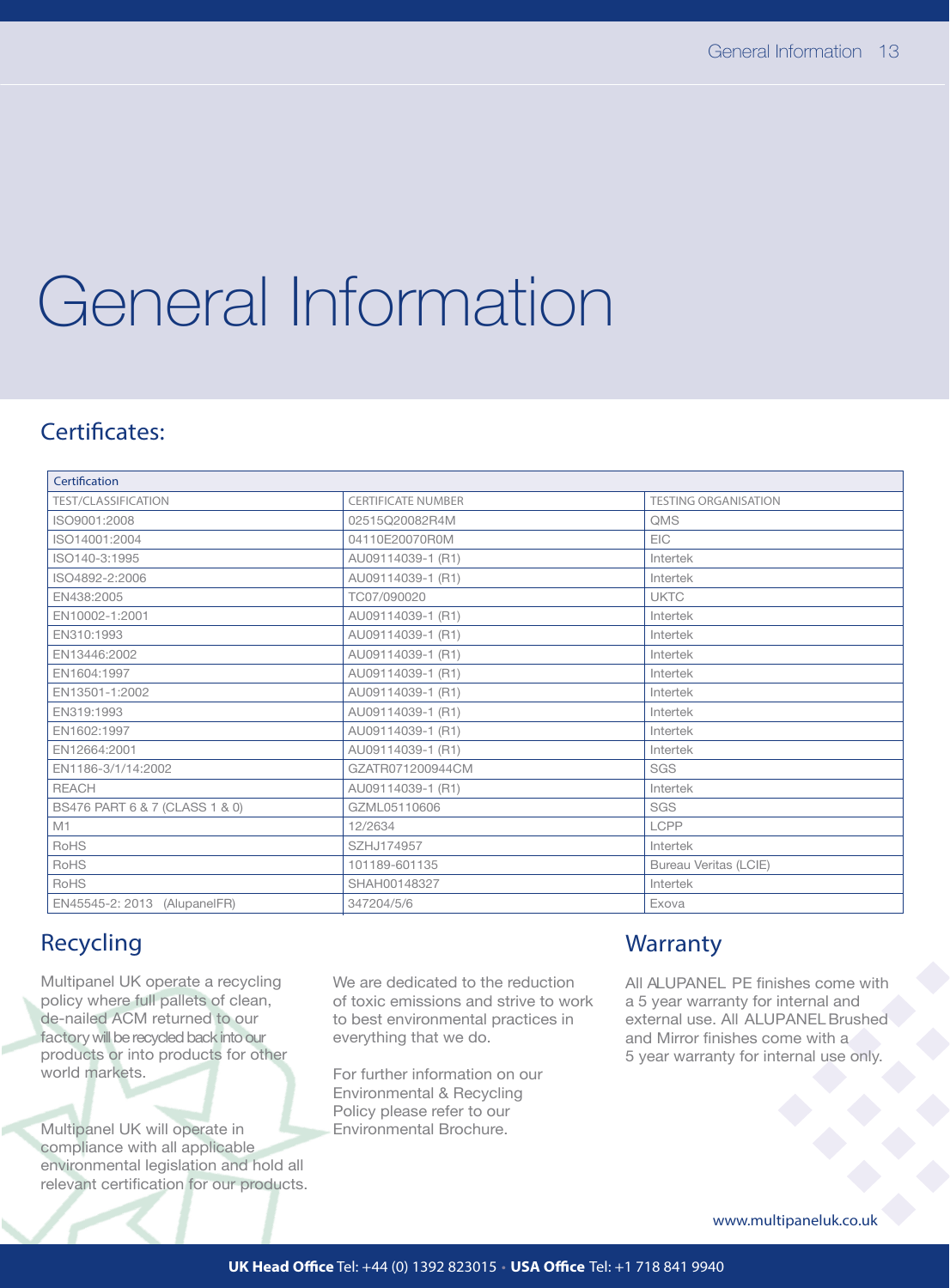# **SEALUPANEL** Storage, Handling and Colours

## **Storage Instructions:**

ALUPANEL should be stored in a clean, dry area. Before use, ensure panels are at a minimum temperature of 15°C. It is important that when sheets are not in use they are stored correctly. A protective layer between sheets is advised to prevent damage occurring and stacking on a level, horizontal surface is recommended.

# **Protective Equipment:**

In all cases you should follow the safety practices of your workplace. However, we advise you to handle any sheet with gloves, and strictly follow the instructions of your machining equipment manufacturer.

![](_page_13_Picture_6.jpeg)

### **Protective Films:**

The clear film on both sides of the panel is a protective measure whilst the panel is being processed, transported and installed. This protective film should remain on the panel for the duration of the installation only. You must remove this film once the panel has been fixed and set in place. The gloss/ matt finish is clearly marked on each side of the film. Due to the nature of the finishing process the paint has a directional quality. Care must be taken when using multiple sheets to ensure that the panel is installed in the same direction. This can be done by following the direction of the printed arrows on the protective film.

# **Handling ALUPANEL Sheets:**

ALUPANEL should be handled with care. If large sheet sizes must be handled it is recommended that a suitable number of staff should assist in the process. When removing panels from a pallet/stack never drag the panel, always lift clear above the remaining panels on the stack. This will require two or more operatives.

### **Cleaning:**

Regular cleaning may be required depending on where the panel has been used.

- A moderate amount of pressure is all that's needed in order to clean the surface.
- It is important that you avoid any alkaline, acidic and abrasive cleaning products as this can have an adverse effect on the panels Polyester coating.
- When the panel has been cleaned you should rinse off with clean water and rub down with an absorbent cloth/leather to remove any residue left behind.

### **Colours**

As ALUPANELis coated in the factory, we have the flexibility to provide a full range of non-standard colours to match almost any RAL and Pantone colour.

Special orders will be subject to a minimum order quantity, and a marginally longer lead time than standard product.

If you have a requirement for a specific colour match, please contact your local Sales Manager or Distributor to discuss your needs.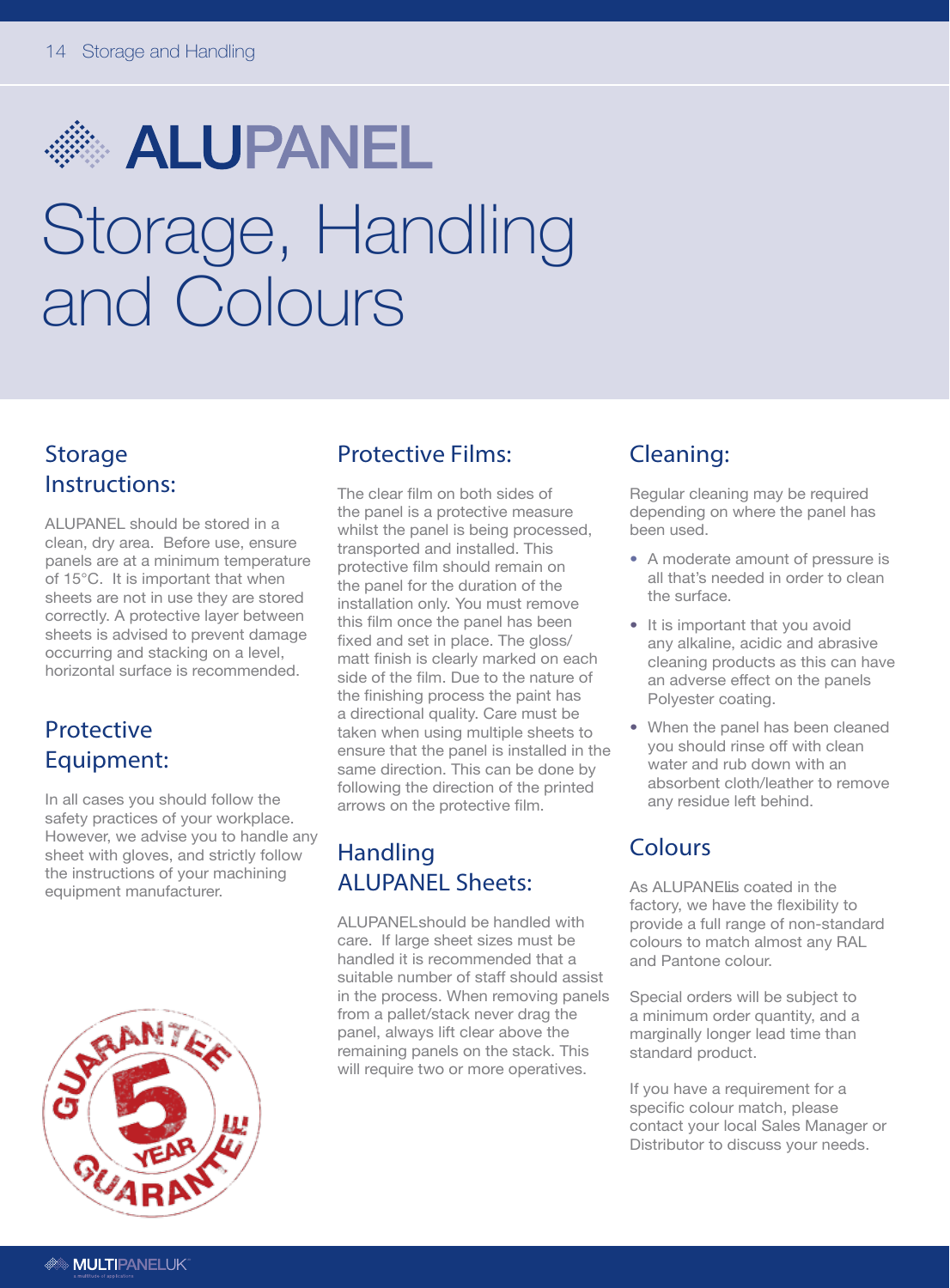# Standard Colour Range

**PE Finishes**

### **Metal Finishes**

| Ultrawhite        | Platinum White 9016    | Jet Black 9005           | Silver 9006              | <b>Silver Mirror</b>       |
|-------------------|------------------------|--------------------------|--------------------------|----------------------------|
|                   |                        |                          |                          |                            |
| Light Ivory 1015  | Ultra Marine Blue 5002 | <b>Blue 5022</b>         | <b>Brushed Aluminium</b> | <b>Brushed Copper</b>      |
|                   |                        |                          |                          |                            |
| Green 6005        | Traffic Green 6024     | Traffic Yellow 1023      | <b>Brushed Gold</b>      | <b>Brushed Copper Gold</b> |
|                   |                        |                          |                          |                            |
| Orange 2004       | Traffic Red 3020       | <b>Burgundy Red 3004</b> | <b>Gold Mirror</b>       | <b>Brushed Black</b>       |
|                   |                        |                          |                          |                            |
| Traffic Grey 7042 | Anthracite Grey 7016   | Chocolate 8011           |                          |                            |

Multipanel UK reserves the right to amend the range of colours and finishes based on regional demand without prior notice. Please check with your local distributor regarding current availability.